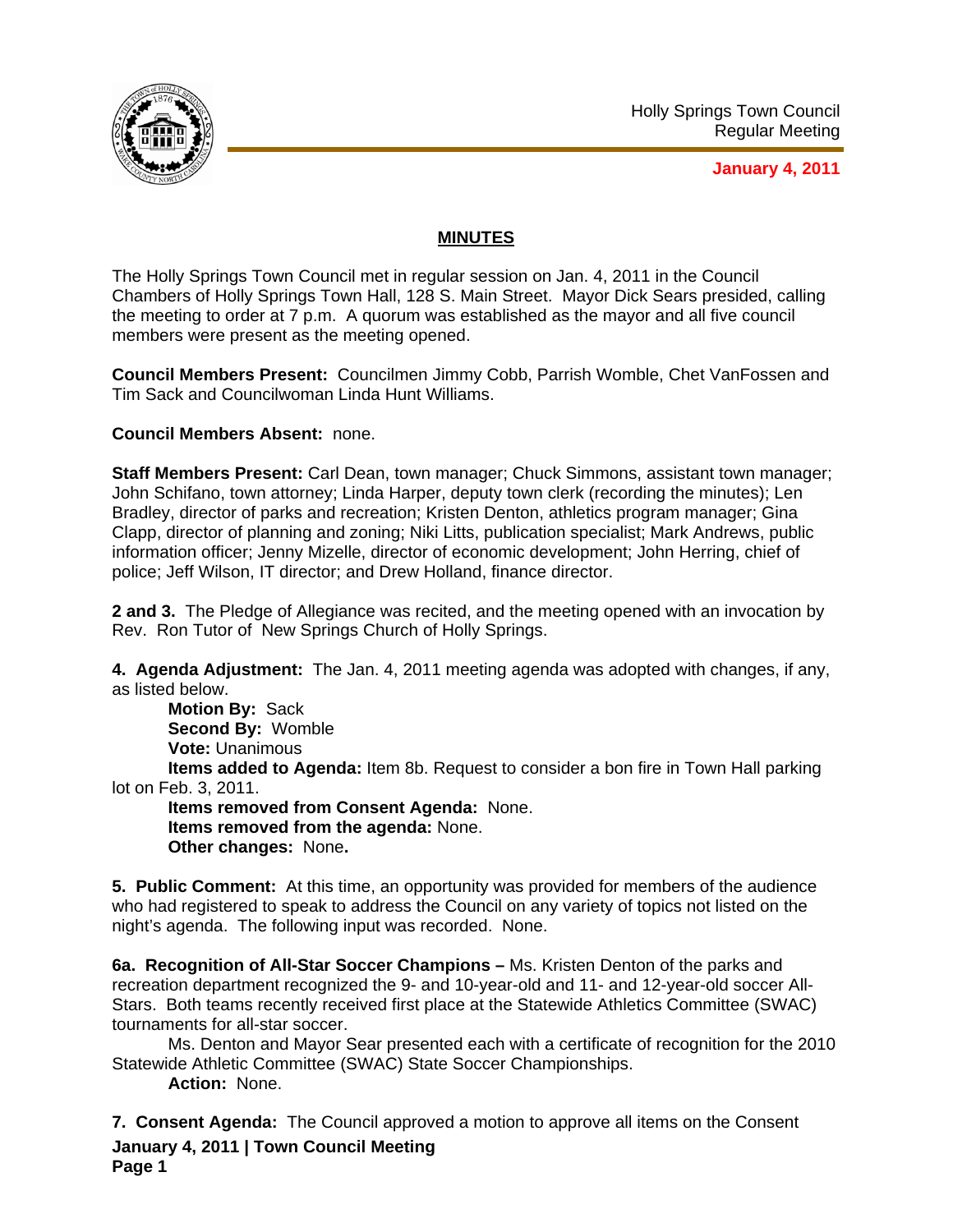Agenda. The motion carried following a motion by Councilman Sack, a second by Councilman VanFossen and a unanimous vote. The following actions were affected:

7a. Town Council Meeting 2011 Schedule – The Council adopted a schedule of regular Town Council meetings for the 2011 calendar year. *A* c*opy of the regular Town Council meeting schedule is incorporated into these minutes as an addendum page.*

7b. Monthly Budget Amendment Report -- The Council received a monthly report of amendments to the FY 2010-11 budget approved by the town manager. *A* c*opy of the budget amendment report is incorporated into these minutes as an addendum page.*

7c. Budget Amendment, \$100 – The Council adopted an amendment to the FY 2010-11 budget in the amount of \$100 to receive a donation from Carolina Dock Dogs for the Holly Springs Fire Department. *A* c*opy of the budget amendment is incorporated into these minutes as an addendum page.*

7d. Budget Amendment, \$500 - The Council adopted an amendment to the FY 2010-11 budget in the amount of \$500 to accept insurance proceeds for repair of a police vehicle.*A*  c*opy of the budget amendment is incorporated into these minutes as an addendum page.*

7e. Budget Amendment, \$11,915 – The Council adopted an amendment to the FY 2010-11 budget in the amount \$11,915 to transfer funds from Street Reserves for the Bicycle Plan, previously approved by Council. *A* c*opy of the budget amendment is incorporated into these minutes as an addendum page.*

7f. Reclassification of Police Position - The Council approved reclassification of an administrative position in the police department to a police sergeant position.

7g. CDBG Language Access Plan, - The Council approved the Language Access Plan for CDBG projects to ensure compliance with the Civil Rights Act of 1964.

**8a. Town Council Winter Retreat** – Mr. Dean said the Council generally meets for a winter retreat during January, February or March, favoring February and March in order to avoid winter weather complications. At this time, Mr. Dean said, staff would like Council members to compare calendars and schedule the 2011 meeting.

 He said once dates have been selected, staff will seek out available lodging / conference rooms from which the Council can choose at the Jan. 18 meeting.

Council members was in favor of River's Landing in Wallace, N.C. as the location for the retreat. Mr. Dean said River's Landing was one of the locations being researched.

**Action:** It was the consensus of the Council to schedule the Winter Town Council Retreat for Friday, March 4 through Sunday, March 6, 2011.

**8b. Bonfire and Indemnification Agreement –** Mr. Schifano said this request is from Andrew Stafford, owner of My Way Tavern, who is requesting to have a bonfire Feb. 3, 2011 in the Town Hall parking lot.

Mr. Schifano said that Mr. Stafford would like to entertain a party in the parking lot of Town Hall from 7 to 11 p.m. Feb. 3 with music, food and beverages and a bonfire in a 10-foot construction dumpster elevated on cinder blocks. He said Mr. Stafford would obtain all required permits and has spoken with the town manager, police chief and fire chief.

 Mr. Schifano said that he has no concerns with the request, but advises the council if it is interested in granting the request to have the owner execute an indemnity agreement in favor of the town.

**Action:** The Council approved a motion to approve My Way Tavern's request to allow a bonfire and party from 7 to 11 p.m. Feb. 3, 2011 in the Town Hall parking lot, provided Mr. Stafford obtains all required permits and executes an indemnity agreement protecting the Town.

**Motion By:** Sack **Second By:** VanFossen **Vote:** Unanimous.

**January 4, 2011 | Town Council Meeting Page 2**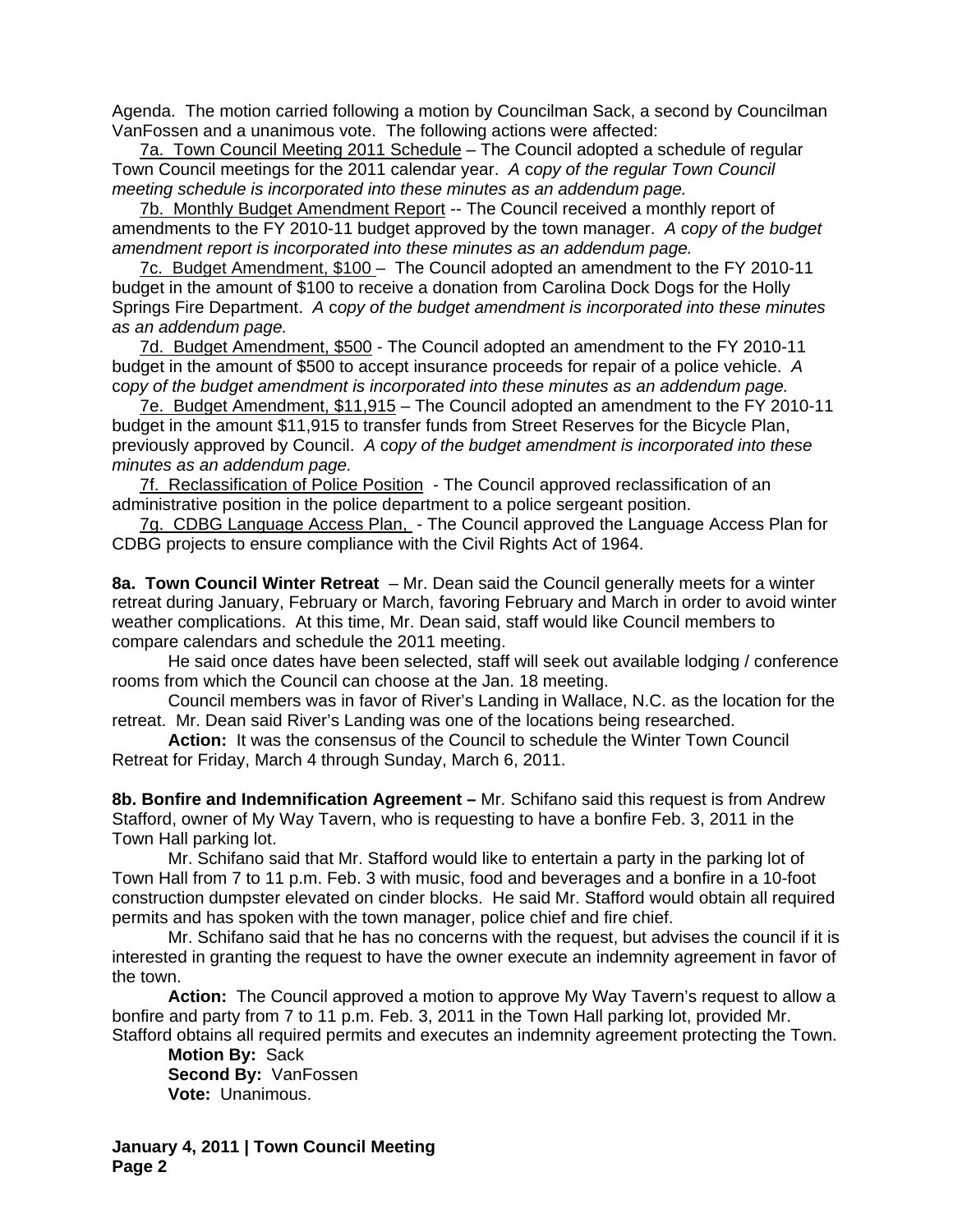**9. Other Business:** Councilman Womble asked Mr. Bradley the status of the new W.E. Hunt Community Center project. Mr. Bradley said the project is behind schedule about 80 days.

Councilman Sack said he has received emails regarding reassignment of students who live in the Sunset Ridge nodes. He said he would like to request support from the Council to adopt a resolution to keep Holly Spring students in Holly Springs schools, not reassigning them to Middle Creek schools.

**Action:** The Council approved a motion to adopt Resolution 11-01 urging the Wake County Public System to not reassign students living within the town limits of Holly Springs to Middle Creek schools.

**Motion:** Sack **Second:** Womble. **Vote:** Unanimous. *A copy of Resolution 11-01 is incorporated into these minutes as an addendum page.* 

Councilman Sack thanked the public works department for removal of snow and road clearing over the Christmas holidays.

**10. Manager's Report:** Mr. Dean thanked the public works, police and fire/rescue departments for their work over the Christmas holidays. He asked Council members to notify the Clerk's office if they would like to attend the National League of Cities Congressional City Conference in March or the Holly Springs Chamber of Commerce banquet.

Mayor Sears said that several Holly Springs citizens were out of power during the snow storm and he thanked Marty Clayton of Progress Energy of Carolina, Inc. for the company's quick response of reconnecting power to those areas without power.

**11. Closed Session:** The Council approved a motion to enter into Closed Session, pursuant to NCGS 143-318.11(a)(4), to discuss matters regarding the recruitment of a new industry and pursuant to NCGS 143-318.11(a)(5) to discuss matters of voluntary acquisition of two tracts of land for additional park resources.

**Motion By:** Sack **Second By:** VanFossen **Vote:** Unanimous.

## **General Account Closed Session – Jan. 4, 2011**

In Closed Session, the Town Council, economic development director, town manager, and attorney discussed the recruitment of a new industry.

The town council gave direction to staff regarding the application of the town's economic development incentive policy to this specific industry.

In Closed Session, the Council approved a motion to seal the minutes of the Closed Session until such time as the release of the information contained in the minutes would no longer frustrate the purpose of the Closed Session.

**Motion By:** Sack **Second By:** VanFossen **Vote:** Unanimous.

Further, in closed session pursuant to NCGS 143-318.11(a)(5), the Town Council, town manager, director of parks and recreation, and town attorney discussed the voluntary acquisition of two tracts of land for additional park resources.

Councilman VanFossen made a motion to return to Open Session, and it was seconded by Councilman Sack. The vote was unanimous in favor of the motion.

**January 4, 2011 | Town Council Meeting Page 3**